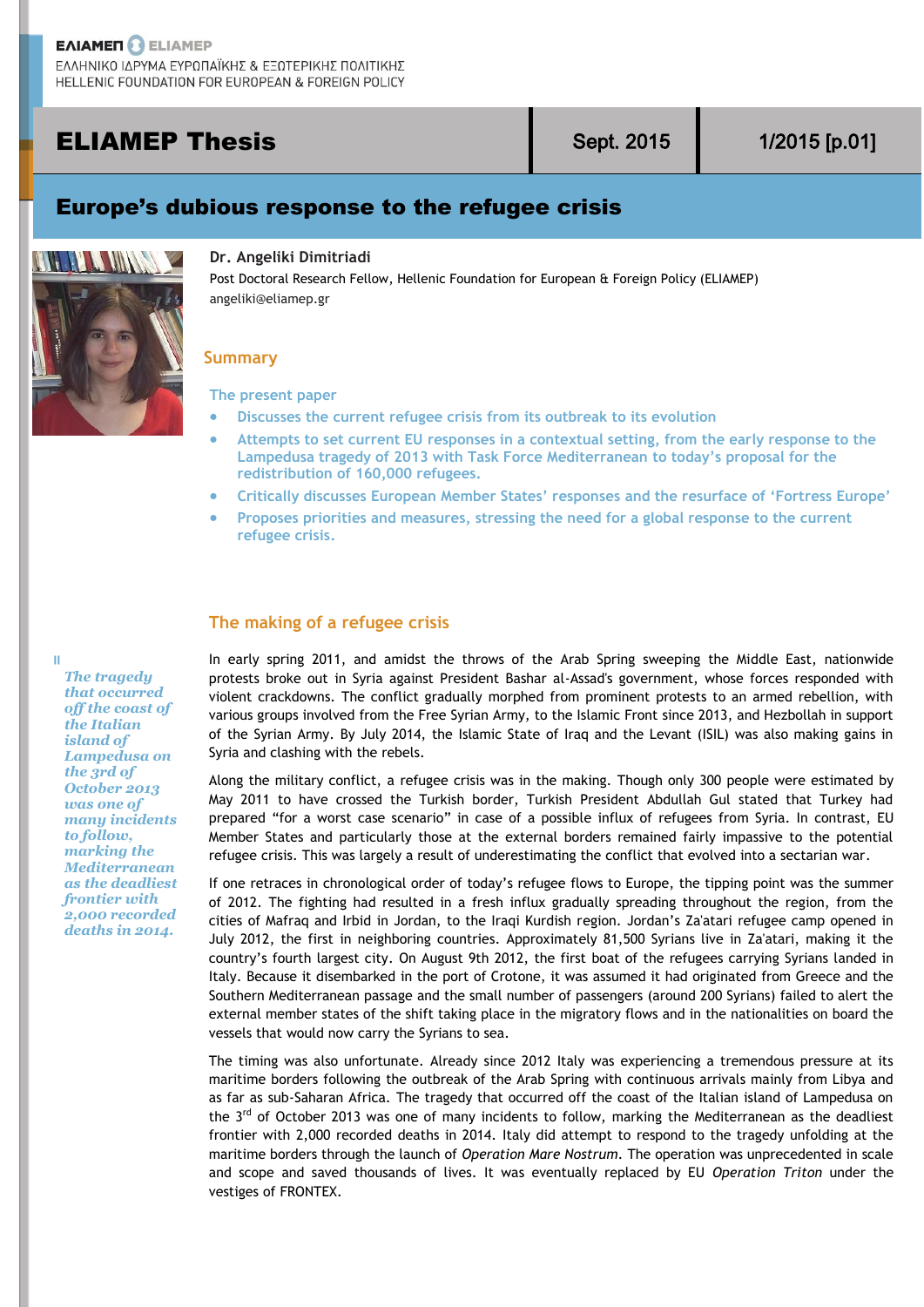

*In early September 2015, the UN announced that 7 million had been displaced in Syria from a pre-war population of 22 million, with more than 4,088,099 million seeking safety outside Syria. Of those, 2.1 million Syrians registered by UNHCR in Egypt, Iraq, Jordan and Lebanon, 1.9 million Syrians registered by the Government of Turkey, and more than 24,000 Syrian refugees registered in* 

*North Africa."*

 $\mathbf{H}$ 

*Author's compilation, all borders based on data from Frontex, Hellenic Police and UNHCR.*

At the same time, Greece was attempting to safeguard its external borders. A tough stance policy of indiscriminate- 18 month long -detention combined with voluntary return programs through the Hellenic Police and the International Organisation for Migration (IOM) meant the focus shifted to deterrence and return rather on setting up infrastructures for refugee reception and screening. The third external maritime border, Spain, was geographically too distant to worry about Syrian refugees. The 8,000 recorded apprehensions in 2014 are evidence of its hard lined policies of fences and physical barriers that migrants and asylums seekers must overcome to reach safety.

Alongside the effort to manage migration, frontline states were facing huge financial, social and political difficulties. In short, as the Syrian crisis unfolded, the member states more likely to be pressed by the arrivals, and simultaneously the ones who would be called forth to act as first respondents for the EU, were already 'battling' their own crises; both in relation to migratory flows but also financially, politically and economically.

In early September 2015, the UN announced that 7 million had been displaced in Syria from a pre-war population of 22 million, with more than 4,088,099 million seeking safety outside Syria. Of those, 2.1 million Syrians registered by UNHCR in Egypt, Iraq, Jordan and Lebanon, 1.9 million Syrians registered by the Government of Turkey, and more than 24,000 Syrian refugees registered in North Africa.

Syrians have sought safety as far as Uruguay and Argentina, Sweden and Canada, making them the largest group of refugees under UNHCR's mandate and the largest group of refugees currently *en route* to Europe. Perhaps more crucially, nearly half of the refugees are children which mean we are witnessing the uprooting of an entire generation.

| Demography          |           |                       |
|---------------------|-----------|-----------------------|
| <b>Male</b> (49.5%) | Age       | (50.5%) <b>Female</b> |
| 9.1%                | $0 - 4$   | 8.6%                  |
| 10.7%               | $5 - 11$  | 10.1%                 |
| 6.5%                | $12 - 17$ | 6.1%                  |
| 21.8%               | $18 - 59$ | 23.9%                 |
| 1.3%                | $60 +$    | 1.7%                  |

*Syrian Refugee Demographic Data: UNHCR, [Syria Regional Refugee Response](http://data.unhcr.org/syrianrefugees/regional.php)*

The UNHCR has said nearly 350,000 Syrians had applied for political asylum in Europe since the war began. The figure is, in fact, very low, yet it is not surprising since reaching Europe means undertaking a hazardous journey and with unpredictable results.

There are currently two main routes of entry from Syria or neighbouring countries to the EU; The Southeastern Mediterranean route from Turkey to Greece and/or Bulgaria and the Central Mediterranean route to Egypt and Libya and across to Italy. Both passages entail significant risks and huge monetary investment to pay smugglers fees and the sea crossing is only the first step to the arduous journey to safety. Nonetheless,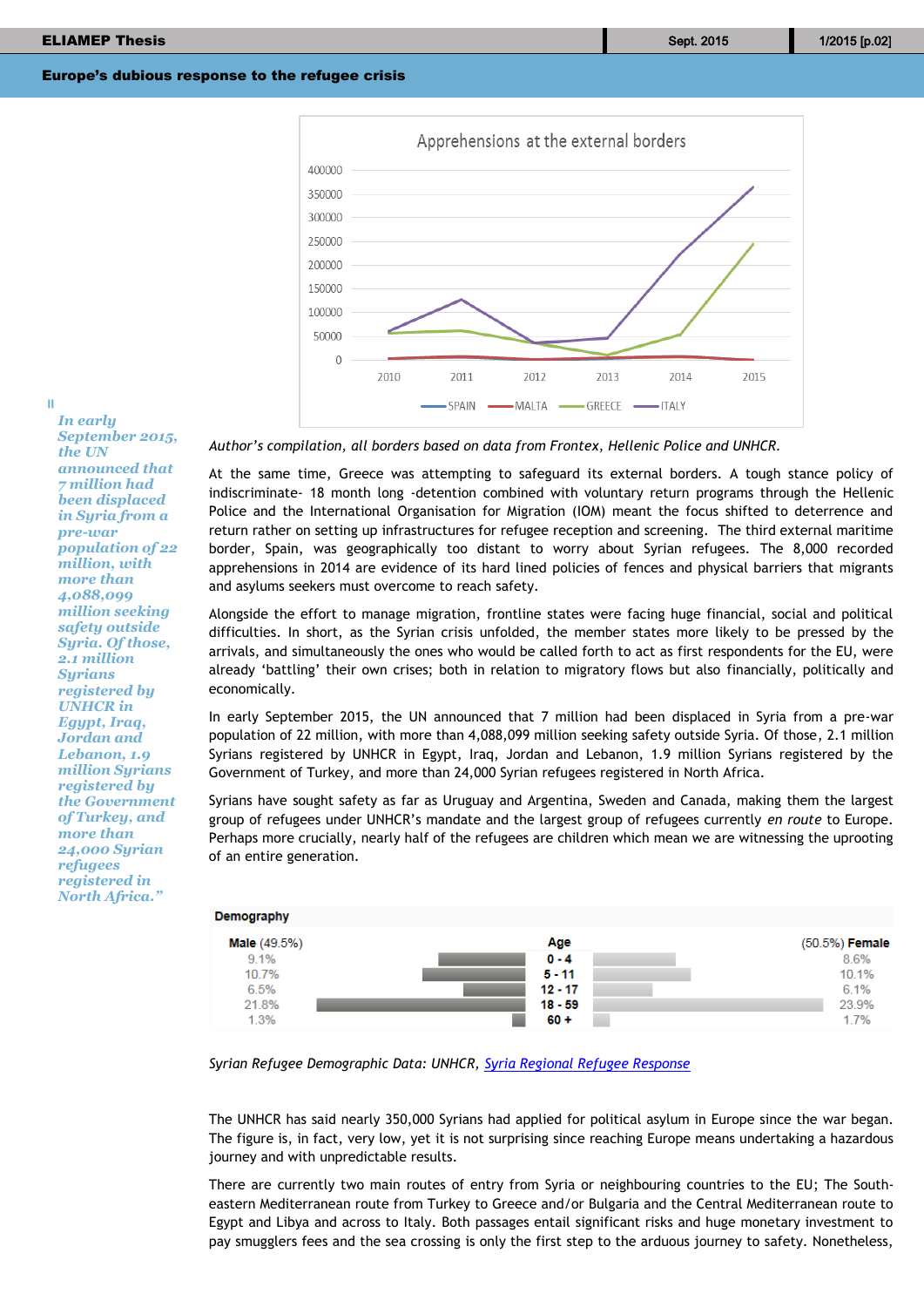recent data show that Greece is the country that in 2015 carried the brunt of arrivals, with 250,000 arrivals recorded. Of those, 60% are Syrians, and 20% are Afghans. Thus the overwhelming numbers require some type of protection.

The situation on arrival, particularly in Greece, has been extensively covered by media reporting through the summer of 2015. Abhorrent conditions of reception, absence of a first reception mechanism, limited personnel and first respondent services (coastguard, police, firefighters, medics) undertaking search and rescue operations, screening, and medical aid were overwhelmed by the sheer size of arrivals in a short amount of time and complete absence of a national and European response. Yet, conditions only deteriorate as the journey progresses. Acting as a transit route, Greece is the first step towards safety but not the chosen country to apply for asylum. The dire financial climate, and the knowledge that asylum in Greece is a lengthy process that offers nothing to the applicant except a status, has led from the beginning Syrians but also the Afghans, Eritreans, Somalis, Iraqis and Iranians that follow them to opt for reaching Northern Europe to apply for asylum. And this is important to recognize. Though Europe's eye is trained on the Syrians, the refugee flows we are currently seeing entail also other nationalities, albeit smaller in numbers. The policies designed and currently negotiated should include all, not just the Syrians.

Those who succeed in reaching the Greek islands undergo a fast screening process<sup>1</sup> that allows them to board ships and reach Athens. From there, they board trains and busses to Thessaloniki and continue their journey through the land border onwards, to FYRoM, Serbia and Hungary, with little assistance from NGO's and a mixed reception from the countries they cross. The Balkan route is now the new pathway to northern Europe, replacing the Greek-Italian sea passage.

The Syrian refugee flows is crucial for three reasons:

- 1. Firstly, the European Union and Europe as a continent have not been called to face a refugee crisis of this size since the end of the Second World War, which could account for partly why the response has been so poor, delayed and badly managed. Lest we forget, the world according to the United Nations High Commissioner for Refugees in 2014 saw 60 million refugees and internally displaced people around the globe. That is 1 in every 122 people worldwide. The Syrian refugee crisis, which has now transformed also into Europe's crisis is in fact, a crucial-part of a much larger, global and continuously increasing issue.
- 2. Secondly, the crisis brought to the forefront the limited mechanisms and responses in place to meet needs in place, the absence of a truly common European asylum space and the flaws of the Dublin Regulation.
- 3. Thirdly and lastly, it brought to the surface a problem during the arrival of the first refugees on Hungarian soil. Whereas frontline states tried to handle the incoming influx, and the European Commission struggled to respond, many of the EU Member States declared themselves unwilling and unable to participate in a redistribution scheme and share the burden revealing a deeper schism and a Union largely divided. The Syrian crisis is revealing how disjointed the political, cultural and social Union is. Resting squarely on Schengen and the common currency is no longer enough to sustain us.

## **European policy responses**

As in the past, EU's responses on migration and asylum tend to be products of events and circumstances rather than pre-emptive planning. Plagued by political divisions and different internal dynamics, member states have repeatedly failed to address the underlying problem regarding the management of migration and asylum; namely the absence of a common EU system and space for migrants and asylum seekers. The October 2013 Lampedusa tragedy, where 350 people died at sea, pushed EU leaders to react, yet the reaction was fairly constrained. The Task Force Mediterranean that was set up proposed 37 ways of dealing with the ongoing maritime crisis-most political and potentially effective in the distant future. In contrast the immediate actions to be undertaken veered towards deterring entry and/or ensuring return of irregular arrivals. Though the Task Force has proposed legal channels for refugee entry and resettlement, EU member states showed no willingness to discuss implementation. Instead, they proposed strengthening of Frontex's role in the Mediterranean.

*Though Europe's eye is trained on the Syrians, the refugee flows we are currently seeing entail also other nationalities, albeit smaller in numbers. The policies designed and currently negotiated should include all, not just the Syrians."*

 $\mathbf{I}$ 

<sup>&</sup>lt;sup>1</sup> The Greek government chartered two extra ferries and sent more registration staff to relieve overcrowding on the Aegean island, where up to 20,000 people have arrived after making the perilous sea crossing from Turkey.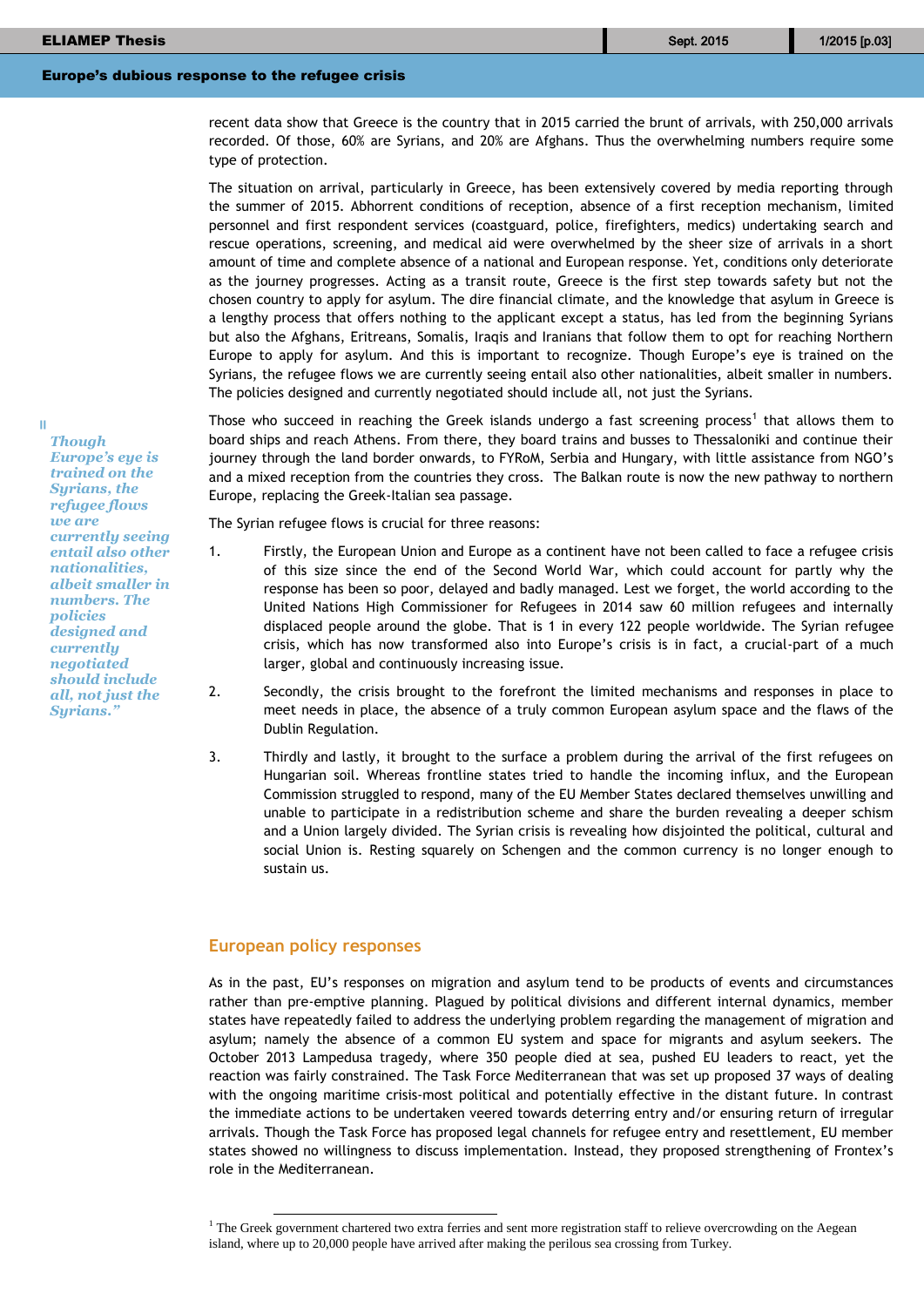The *Triton operation*, the second attempt to respond, was meant to replace *Mare Nostrum*. Originally limited in geographical scope, it was only expanded in May following a series of incidents off the coast of Sicily. The third attempt was the agenda on migration and asylum. Heavily publicized by the European Commission, it was presented as a milestone in the efforts to tackle irregular migration and asylum. The Agenda, however, once more reflected the gap between the Commission and the member states. Ambitious in its scope, it sought to approach migration, asylum, foreign policy and security as four interconnected axis. It acknowledged that the Common European Asylum System, was insufficient to deal with the issue at hand. Legislating is different from implementing and by 2014 it was evident to all that the Commission has spent too much time building a toolbox for the management of migration and asylum and little time overseeing how the toolbox is –and when-applied by Member States. It was also an insufficient toolbox to respond to the Syrian outflow or for that matter any significant volume of arrivals.

The current Common European Asylum System, comprised of the revised Asylum Procedures, Reception Conditions and Qualification Directives as well as the Dublin Regulation and EURODAC Regulation, seeks to outline the ways asylum decisions and international protection is granted, under which conditions and who processes asylum claims. It is not a system designed on redistribution, burden sharing and solidarity but rather on ensuring that EU Member States perceive and apply the criteria for protection in a similar manner. It is a mechanism designed for the decision making process and what happens during that process (e.g. reception facilities) rather than an emergence response mechanism. Nonetheless there is such an option, through the **Temporary Protection Directive** (EC 55/2001). The Directive is activated in case of mass influx of migratory flows/refugees. It gives the possibility to transfer arrivals to other countries on a voluntary basis. The country facing the mass influx submits a request to the European Commission requesting activation of the Directive and the European Commission kick starts the process to identify Member States that will voluntarily take a number of arrivals. The problem lies in the *'voluntary'* aspect of the mechanism.

The problem of voluntarism emerged sharp and clear at the European Council meeting on the 25&26<sup>th</sup> of June 2015. The Council, following disagreements and refusal by member states to accept compulsory quotas agreed on three points:

- Relocation/resettlement of 160,000 people. Of those, 120,000 would be relocated from Greece and Italy to other EU member states in a period of two (2) years and another 40,000 persons would be resettled from neighbouring countries of Syria. The scheme was initially proposed by the Commission in late May 2015, drawing from the emergency response mechanism under Article 78(3) of the Treaty on the Functioning of the European Union. The scheme will only apply to Syrian and Eritrean nationals in need of international protection that arrived in either Italy or Greece after 15 April 2015 or that arrive after the mechanism is launched;
	- Return/readmission/reintegration of those with no legal right to enter the EU;
- Cooperation with countries of origin and transit to enable return and further powers of Frontex to assist in the process.

The relocation/resettlement figures are embarrassingly low and the stipulation that this would take place in a space of two years further evidence of the inability of the EU to agree on a comprehensive, compulsory mechanism to respond quickly to the crisis.

In contrast, 'Fortress Europe' took shape fairly quickly as tragedies unfolded at the heart of Europe's mainland. As 71 bodies were discovered, including those of children in an abandoned refrigeration truck in Austria, refugees continued to move through Serbia and Hungary. Whereas FYRoM has largely pursued an open door policy, allowing screened persons holding identity documents to filter through the country and move on to Serbia, and Serbia has publicly stated it will allow for asylum applications, and rushed to set up refugee facilities, Hungary stood firm on its policy of deterrence and paved the way for the buildup of 'Fortress' in Europe.

The Hungarian response is particularly interesting in the context of the European Union, since it paved the way for what followed. Hungary constructed a fence along its border with Serbia and raced to complete construction to stem the arrival of refugees. The Prime Minister, Victor Orban, has argued there is no fundamental right to a better life and has publicly called for Syrians not to come to Hungary since those who arrived:

"*[They seized railway stations, rejected giving fingerprints, failed to cooperate and are unwilling to go to](http://www.reuters.com/article/2015/09/11/us-europe-migrants-idUSKCN0RA2HV20150911)  [places where they would get food, water, accommodation and medical care ... They rebelled against](http://www.reuters.com/article/2015/09/11/us-europe-migrants-idUSKCN0RA2HV20150911)  [Hungarian legal order](http://www.reuters.com/article/2015/09/11/us-europe-migrants-idUSKCN0RA2HV20150911)*,"

*Legislating is different from implementing and by 2014 it was evident to all that the Commission has spent too much time building a toolbox for the management of migration and asylum and little time overseeing how the toolbox is – and whenapplied by Member States.*

 $\mathbf{I}$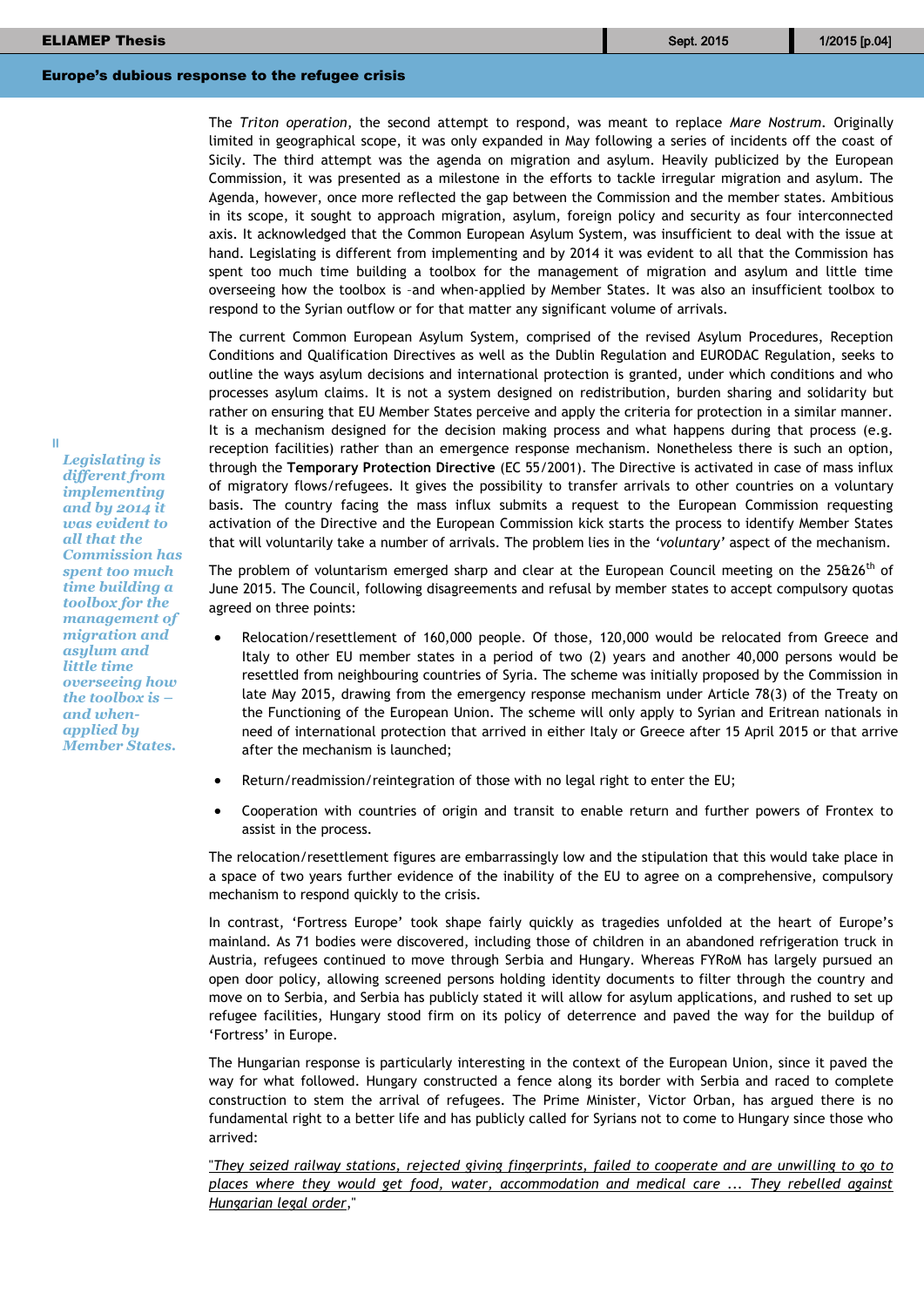Hungary has pursued a unilateral stance as regards the handling of the crisis, skirting very close at times to violating European and International law in its treatment of the refugees. And in a continent that still carries the wounds of WWII, reports emerged of refugees being tricked by Hungarian police and led to a camp near the border with Austria rather than being allowed to cross as originally told. The government threatened to deploy the army and forewarned once the fence is completed it will arrest and detain persons irregularly crossing the border. On the other hand, we need to remember that 50,000 people have so far crossed through the Hungarian border transforming it into a transit country. As Hungarian policy unfolded, Slovakia declared it was willing to accept only Christian refugees. The Danish government took out adverts in Lebanese newspapers to discourage migrants from coming and temporarily shut down a major ferry route because it had enabled 3,000 persons to reach the country (heading to Sweden). Of the Scandinavian countries, Sweden remains more open to receiving asylum seekers, already willing to grant protection since 2014 to Syrians.

Amidst outcries and bickering, Germany, initially, expressed true solidarity with the refugees and Southern EU Member States, albeit short-lived. The country already welcomed 45,000 refugees so far in 2015, and even since last year it recorded the highest number of asylum applications amongst industrialised nations. Germany is expected to receive between 500-800,000 asylum seekers this year but it cannot carry the burden alone.

The reality is that the current crisis has revealed the cultural, social and political differences in the Union. While Germany's leadership in this issue is crucial, its policy seems unclear. The images of students in Munich waiting for the refugees at the train stations and of German police officers playing games with children were a positive visual but insufficient. Mass reactions, tend to have short duration. The decision by Germany to reinstate border controls on the  $13<sup>th</sup>$  of September 2015 came on the heels of an unprecedented influx. Unable to cope with the numbers (around 22,000 arrived within 3 days), the system was stretched to a breaking point. Despite the initial willingness to receive refugees, the familiar argument resurfaced that refugees cannot pick and choose where they will apply for asylum. The U-turn however, like the initial goodwill show is likely to be used as an excuse by other Member States to pursue a similar, tough-stance policy leaving thousands stranded between borders.

President Juncker in his State of the Union called forth EU's myopic approach to the refugee crisis and confirmed that the Commission would be asking governments to agree to a **binding redistribution of 160,000 refugees currently in Italy, Greece and Hungary**. Taking a significant step further he called for a **permanent mechanism** in times of crisis, European coastguard and border guard to police external borders of the Schengen travel zone, **legal avenues for persons seeking safety and the establishment of a common asylum system** and space hinting also at the need for permanent quotas compulsory for all Member States.

The proposed steps are necessary and important. But they were also unlikely to be agreed on by member states and the recent emergency meeting of Interior Ministers confirmed this. Instead, the ministers asked for the establishment of refugee camps in Italy and Greece where asylum applications would be processed. Those granted protection could benefit from a relocation mechanism, though it is unclear the length and duration of the process. Ministers also called for the detention of "irregular migrants", rejected asylum seekers that could not be returned but would also not be relocated. Detention was once again linked with deportation, the first facilitating the latter. It was in fact, a return to familiar discourse and policies. The third country processing centres were put once more on the table, an idea floating since early 2000's.If the scheme goes ahead, the EU will only accept refugees applying directly from the camps, reminiscent of Australia's policy (Pacific Solution). In the latter case, asylum applicants remain in –often abhorrent conditions- for years in transit countries deemed safe, waiting for a decision on their asylum case and the possibility of relocation to Australia. It is by no means, a best practice and one that the EU should steer clear of emulating. For now EU ministers agreed *'in principle'* to share 160,000 refugees, rejected mandatory quotas and postponed any final decisions for the next meeting of October. Yet, history has shown that unless a permanent system is set up, European solidarity will be a game of chance.

Rejection of mandatory quotas is based on various arguments, from unemployment and financial crisis to the overwhelming Christian populations. The underlying fear for many is in fact cultural and has to do with integration of a predominantly Muslim population in European societies. This is further compounded by fears of jihadism. The Charlie Hebdo terrorist attack in Paris, reminded many European capitals that terror can strike at the heart of Europe without forewarning. Playing into nationalistic rhetoric and pre-existing fears, many governments are hesitant to support welcoming Syrian refugees and call for their integration, despite the fact that the benefits for them would likely be significant. Lest we forget, the majority of Syrians are educated professionals; many have travelled abroad, speak foreign languages and would likely

*EU ministers agreed 'in principle' to share 160,000 refugees, rejected mandatory quotas and postponed any final decisions for the next meeting of October. Yet, history has shown that unless a permanent system is set up, European solidarity will be a game of chance.*

 $\mathbf{I}$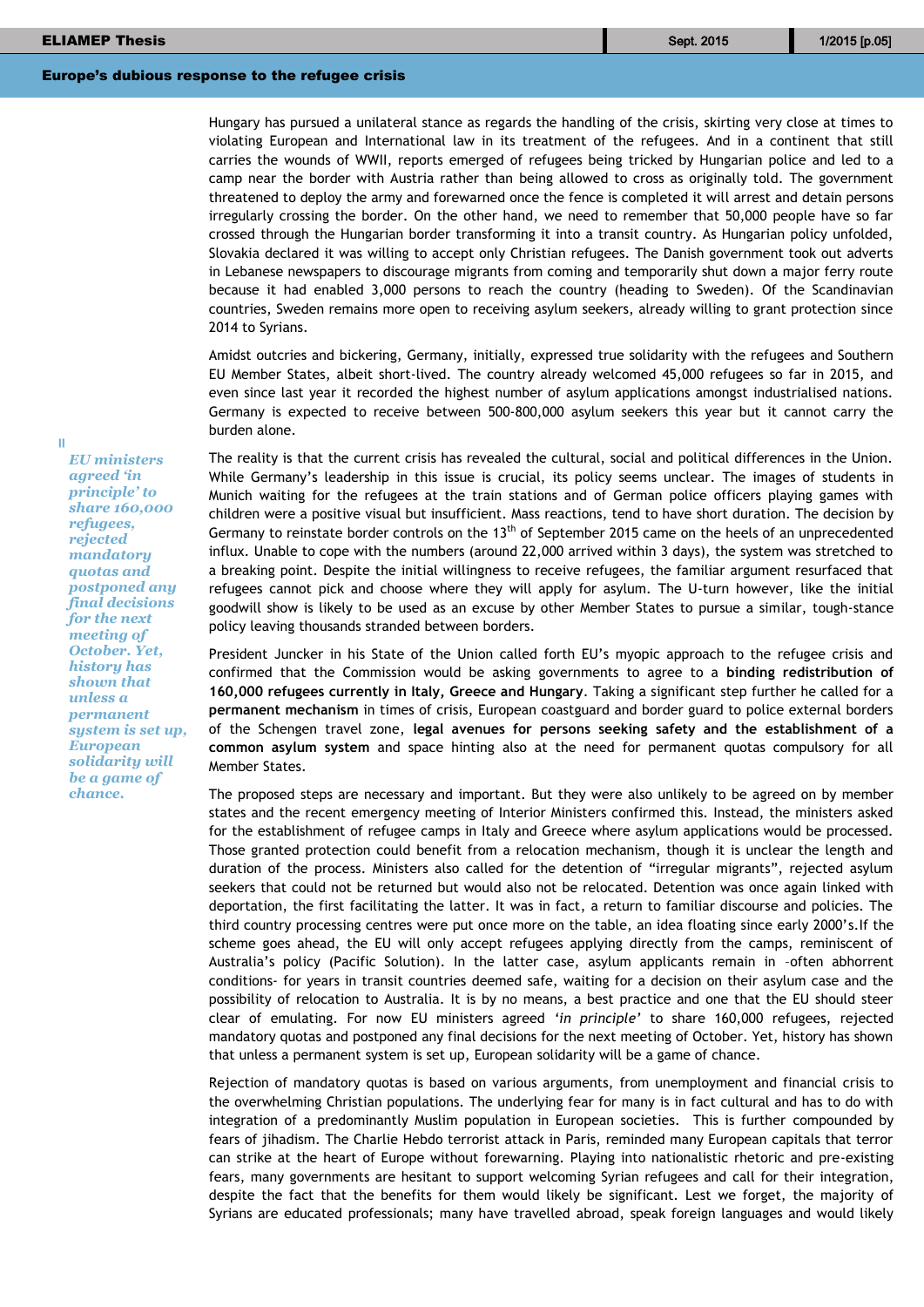require assistance only for the short term. More importantly, a large number have expressed willingness to return if the conflict ends.

On the other hand, the issue of security cannot and should not be underestimated. It is true that we have no guarantee over who enters these borders, though registration in EURODAC takes place for all arrivals. It is true that inability to control the external borders of the EU endangers its internal stability and safety. At the same time, however, caught between the desire to control the size and volume of arrivals and ethical as well as legal obligations towards those reaching our shores, Member States appear to be faltering on the way to go.

#### **The road ahead**

The future outlook is potentially gloomier than the present. As the present article was being written, Hungary instituted a new hard lined policy following the build-up of the border fence. Hungary has blocked its southern border with Serbia and will now turn to its border with Romania. The implication is that refugee flows will be trapped in Serbia and despite the willingness of the Serbia government to allow every asylum seeker safe passage and/or protection the numbers will overwhelm the country and likely force it to take a tougher stance towards refugees. The government has already warned it can change its policy. Trapped early on in FYRoM and pushed back to Greece, the Balkan route has the potential to transform into a new 'binding space' for refugees. Borders function similar to interconnected vessels; even temporary closure on one spot redirects flows to another.

It is also unlikely we will see a significant reduction in numbers. As the winter approaches, refugees will look for alternative ways into Europe, via the Bulgarian border once more, the Evros River and through Croatia (a solidarity group in Croatia has already circulated a map of the minefields in the area) and even Albania or the Greek-Italian maritime route. For the Syrians, their stay in the various states that welcomed them for so long is becoming problematic. They do not have the right to work in Turkey, which makes their stay unsustainable in the long run. In Lebanon and Jordan the majority is in refugee camps that are running out of money and the World Food Programme had to reduce significantly rations in these countries. Camp conditions are worsening and UN subsidies reducing. This is creating a new refugee flow out of the camps onwards to Europe.

Amidst the crisis the question in everyone's minds is what can be done to balance the need for protection with the need for secure borders and regulated flows. The differences amongst EU member states are not only financial and/or cultural, but also structural. Not everyone has the same capacity and not everyone shares the same willingness.

In an ideal world, before everything else, a safe humanitarian corridor would open up, from Turkey onwards to northern Europe whereby refugees would find at critical junctions medical assistance, temporary shelter and provisions for the journey ahead. NGO's on the ground along with UNCHR are already providing this in a more disjoined manner, particularly through the land border route from Greece to Serbia. Cooperation with local authorities and with each other would allow the journey to become less dangerous and the crossing less hazardous, until a viable solution is found. It would also enable countries like Germany to begin once more receiving a set number of refugees. As arrivals are screened and temporary housed *en route*, in the transit countries, Germany, Sweden and other EU member states would have the time to set up systems of reception and asylum to accommodate larger numbers. This is an unlikely scenario in today's Europe.

More realistic is to recognise that frontline states do need to organise **reception and screening with significant support from all member states** and eventual integration for those unable to go home through a redistribution scheme that includes all Member States. And as long as the Syrian conflict is not resolved, it is unlikely that we can begin to speak of the return to the homeland. The discussion around refugee camps in Italy and Greece, where asylum applications will be lodged and processed, is in fact a massive undertaking. It requires facilities that cater to families, unaccompanied minors and single men. It requires trained personnel to staff these facilities, personnel to process asylum claims in a relatively short time, catering, and access to education for the children. Greece and the island of Lesvos alone at the end of August recorded almost 3,000 minors. A generation is landing on our doorstep and we cannot afford to allow it to disappear. It is in our mutual benefit to ensure the youth is welcomed and integrated rather than disenfranchised and neglected. The former could create a well-integrated working force for the European societies, the latter poses a security risk in the long run. The financial cost is significant, the need for a central coordinating mechanism crucial. More importantly, the scheme relies on the kindness of neighbours.

*The discussion around refugee camps in Italy and Greece, where asylum applications will be lodged and processed, is in fact a massive undertaking. It requires facilities that cater to families, unaccompanied minors and single men. It requires trained personnel to staff these facilities, personnel to process asylum claims in a relatively short time, catering, and access to education for the children.*

I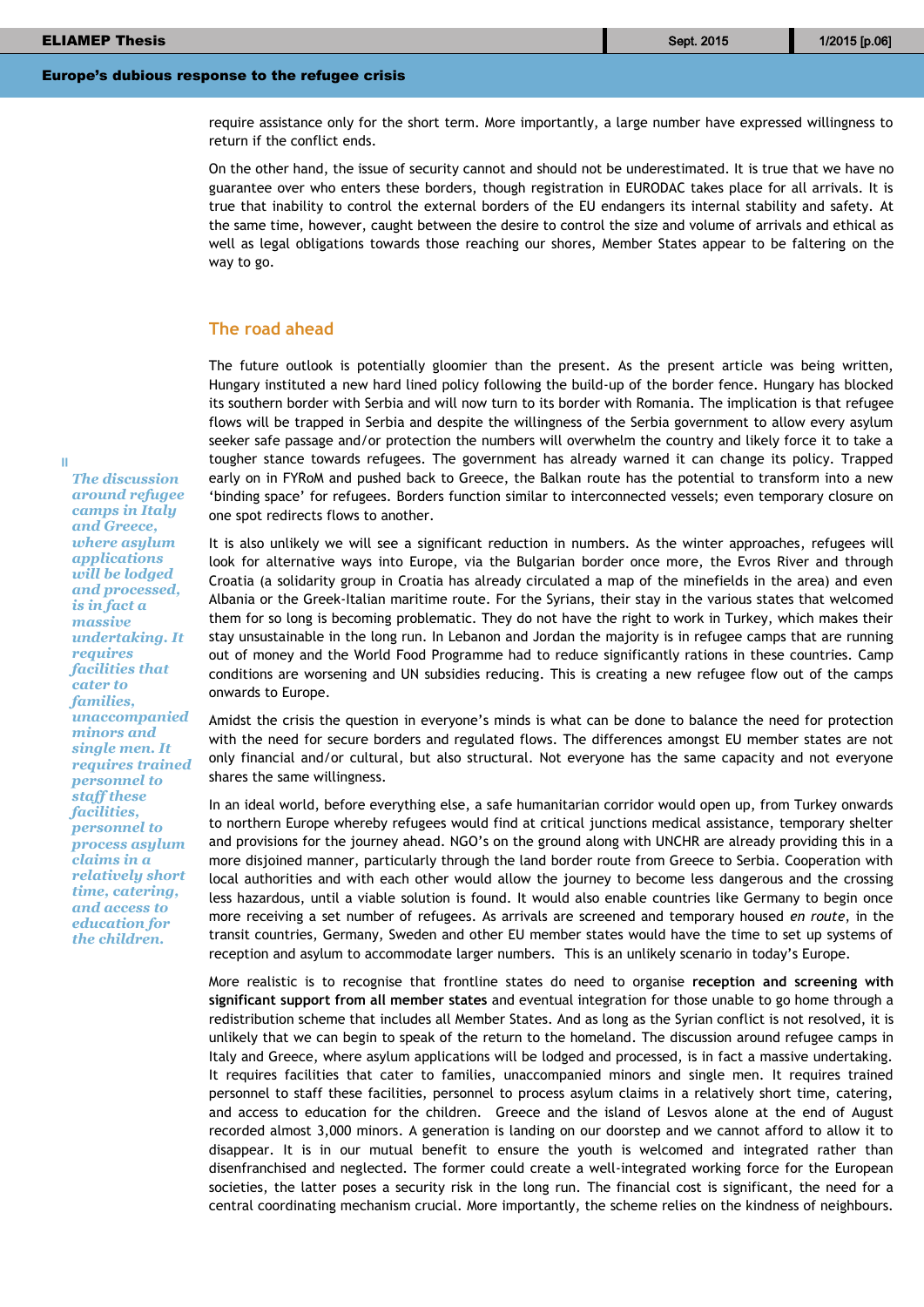$\mathbf{I}$ 

#### Europe's dubious response to the refugee crisis

How fast will applications be processed and how many will be relocated where and when? What is the time limit of stay for refugees in Greece and Italy?

However, before countries agree on how to distribute asylum seekers, offer protection and organise their national systems of reception, they need to agree on ways of entry to Europe not only for the Syrians but for all those who seek protection. **Legal channels** are essential not only to ensure safe arrival but to tackle smugglers. Smuggling is a supply-demand business. A service is offered in exchange for profit and the higher the demand the higher the profit for the supplier. Right now the EU is contributing in the 'demand' side of the business though 'Fortress Europe'. Combatting smuggling means opening legal ways of entry to Europe based on pre-agreed criteria and mechanisms.

It is impossible for everyone to stay and it is true that many arrive simply pursuing a better life. The latter may not be a fundamental right, but we have the obligation to ensure a system that processes claims in a fair and unbiased manner, returns those deemed returnable and protects those who seek protection. A list of **safe and unsafe countries** would need to be set up **under UNHCR guidelines** that every member state would abide by. It would also need to be flexible, to accommodate rapid changes on the ground. This is not just about the Syrians. Afghans, Eritreans, Iraqis, Somalis, are amongst the flows who also seek protection. The danger here is that in an effort to respond to the large number of refugees from Syria, a two-tier system of asylum emerges.

Increasing **financial contribution** to the World Food Programme, UNHCR, UNICEF and UN Habitat is urgent and perhaps could be an alternative measure for states unwilling to accept refugees. It would improve conditions in the refugee camps, dissuading some from pursuing the journey. However, we need to remember that Syrians have been in camps since 2012 and as return appears a long distant dream their desire to start life anew in a better place will increase. Like us all, they look for hospitable places to call home.

An alternative to the above is that Europe does not tackle the issue alone. In light of the unwillingness of Member States to take on refugees, would it not be time for the Gulf countries and the United States to step up? The world has come together in the past to tackle mass refugee crisis. The US has done so unilaterally and in much more dramatic fashion. Operation Safe Haven was ordered in 1957 by President D. Eisenhower. A refugee relocation operation, it was realised by the US Marine Corps and resulted in the airlift and evacuation of 21,000 Hungarian refugees to the United States in response to Soviet suppression of the Hungarian revolution. In an ironic twist, it is Hungary that is shutting today its borders to refugees. The times may have changed but the need to resettle and distribute today's refugees is urgent. Trapped in countries with inadequate means to provide protection and sustainable long-term stay, and with a significant youth population, there is a potential risk of radicalisation of those vulnerable. Rather than attempting to deal with this in Europe, why not seek to create **a global response** with countries contributing either monetary support or resettlement?

As the death count continues, and 'fortresses' emerge between the borders, it is perhaps time to reflect whether this is a crisis of our making. For three years, the EU is discussing, debating and contemplating but never willing to go too far or push too hard. And while the EU is attempting to find an adequate response, new crises emerge.

*Legal channels are essential not only to ensure safe arrival but to tackle smugglers. Smuggling is a supply-demand business. A service is offered in exchange for profit and the higher the demand the higher the profit for the supplier. Right now the EU is contributing in the 'demand' side of the business though 'Fortress Europe'. Combatting smuggling means opening legal ways of entry to Europe based on preagreed criteria and mechanisms.*